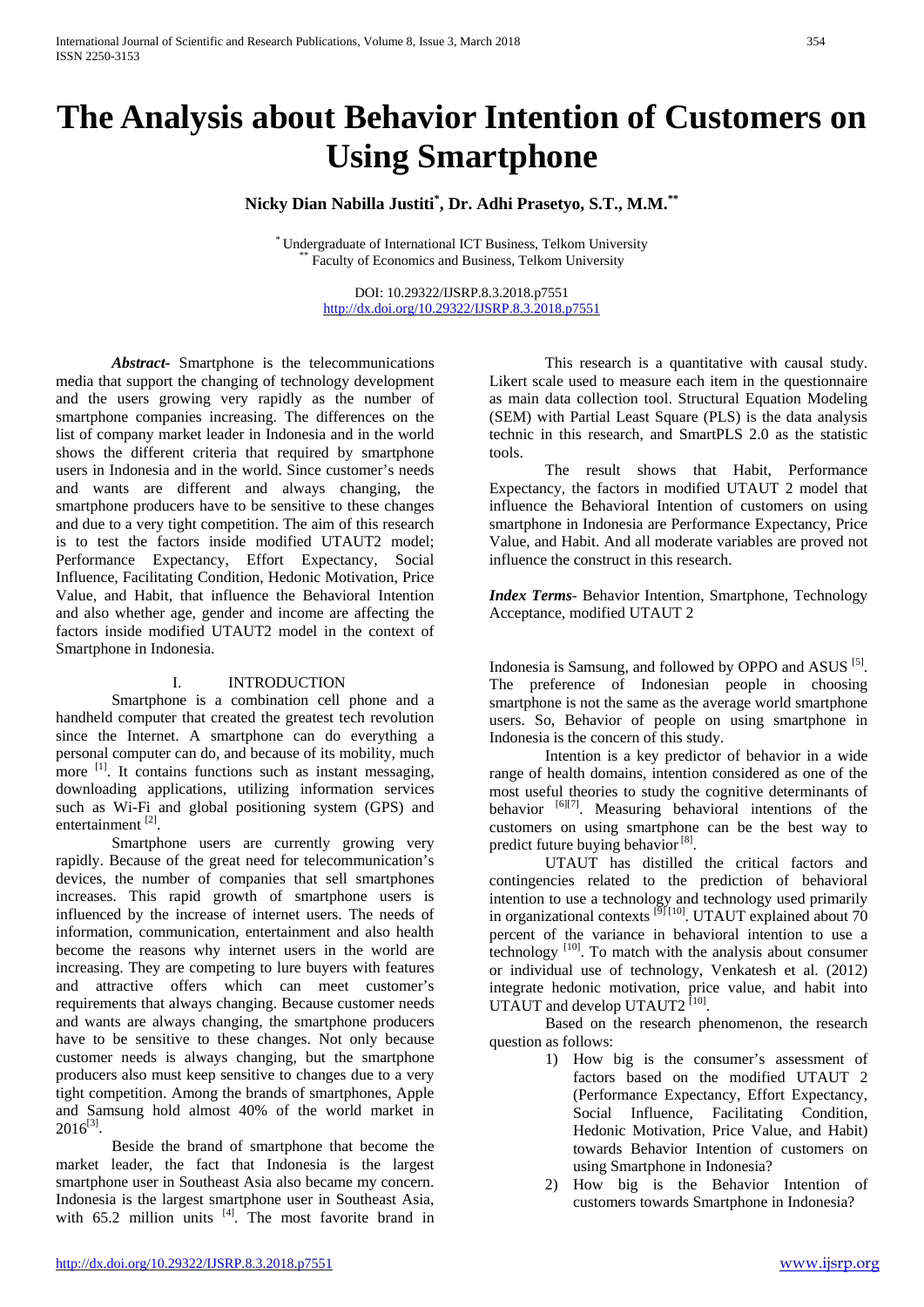- 3) Based on the modified UTAUT 2, what are the factors that influencing customer's Behavior Intention in the context of Smartphone in Indonesia?
- 4) Do Age, Gender, and Income differences affect the influence of modified UTAUT 2 model factors towards Behavior Intention of customers in the context of Smartphone in Indonesia?

Can this proposed modified UTAUT 2 be used for predicting the Behavior Intention of Smartphone in Indonesia?

## II. LITERATURE REVIEW

Marketing is a social process involving the activities necessary to enable individuals and organizations to obtain what they need and want through exchanges with other and to develop ongoing exchange relationship [11]. Basically, the objective of marketing is to get new customers with a promise to give value by creating the satisfaction  $[12]$ .

Based on several definitions above, we can say that marketing is a searching activity where customer's needs and wants can be fulfill by consume or use products or services, and the producer get the profit and value from that consuming result. If the marketer understands consumer needs; develops products that provide superior customer value; and prices, distributes, and promotes them effectively, these products will sell easily  $[12]$ .

The field of customer behavior is the study of individuals, groups, or organization and the processes they use to select, secure, use and dispose of products, services, experiences, or ideas to satisfy needs and the impacts that these processes have an the customer and the society<sup>[13]</sup>. Consumer behavior is a complex, multidimensional process. Consumer decisions often involve numerous steps and are influenced by a host of factors including demographics, lifestyle, and cultural value  $[13]$ .

In the Theory of Planned Behaviour of Ajzen in Amireault et al.  $(2008)$ <sup>[7]</sup>, considered as one of the most useful theories to study the cognitive determinants of behaviour, intention is a key predictor of behaviour in a wide range of health domains  $[7]$ . According to Amireault et al.  $(2008)$  <sup>[7]</sup>, Intention was found to be a significant determinant of behavior.

Intention was found to be a significant determinant of behavior  $^{[7]}$ . Behavioral intention refers to the degree to which a person has formulated conscious plans to perform or not perform some specified future behavior(s) [14][15]. Many of the prior studies have still proven that the behavioral intention plays a significant role in actual behaviors [15][16].

UTAUT has distilled the critical factors and contingencies related to the prediction of behavioral intention to use a technology [10]. Venkatesh et al. (2012) also stated that, UTAUT explained about 70 percent of the variance in behavioral intention to use a technology [10].

The Unified Theory of Acceptance and Use of Technology (UTAUT) is a technology acceptance model that combines key elements of eight different technologies and behavioral models to evaluate the likelihood of successful integration of technology, the factors that determine the acceptability and appropriate interventions to facilitate better adoption with new initiatives [9]. In UTAUT there are 4 constructs that play a direct role in determining

Behavioral Intention, namely: Performance Expectancy, Effort Expectancy, Social Influence, and Facilitating Conditions<sup>[9]</sup>. UTAUT has distilled the critical factors and contingencies related to the prediction of behavioral intention to use a technology and technology used primarily in organizational contexts  $[10]$ .

To match with the analysis about consumer or individual use of technology, Venkatesh et al. (2012) integrate Hedonic Motivation, Price Value, and Habit into UTAUT and develop UTAUT2<sup>[10]</sup>. UTAUT2 appears to adapt to the acceptance and use of ICT by consumers in a particular market, it integrates three new constructs and new relationships (transforming the seven constructs from a consumer perspective rather than defining from the perspective of employees of an organization)  $[10]$ .

The model in this study is adopting modified UTAUT2 model by Indrawati and Haryoto  $(2015)$ <sup>[17]</sup>, and modified by author. For the more, author modified this model by eliminating variable Content. The object of study conducted by Indrawati and Haryoto (2015) is TV Streaming  $\left[17\right]$ , while the object of this study is Smartphone. So, the variable Content is not suitable for this study. Author also adding variable Habit that adopting from the original UTAUT2 model proposed by Venkatesh et al.  $(2012)$ <sup>[10]</sup>. Variable Habit added because the population of this study is Indonesian people that already used the smartphone, which mean the population have experience in using smartphone. Habit is a perceptual construct that reflects the results of prior experiences <sup>[10]</sup>, so author would like to add Habit variable to this research framework.



**Figure 2.1 Proposed Modified UTAUT2 Model** Source: Processed by author

#### III. METHODOLOGY

This research is a quantitative research with Behavioral Intention on using smartphone in Indonesia as a research object. The type of research used in this research is descriptive research with nonprobability sampling method. Researchers obtained data from questionnaires distributed to 120 respondents who are the samples of this study and drawn conclusions based on existing theories. Based on the research purpose, this research used causal research and a correlational type of investigation. Furthermore, based on the time horizon, this research is the cross sectional research which data are gathered just once between September of 2017 and February of 2018 in order to answer the research questions. Data analysis used in this study is Structural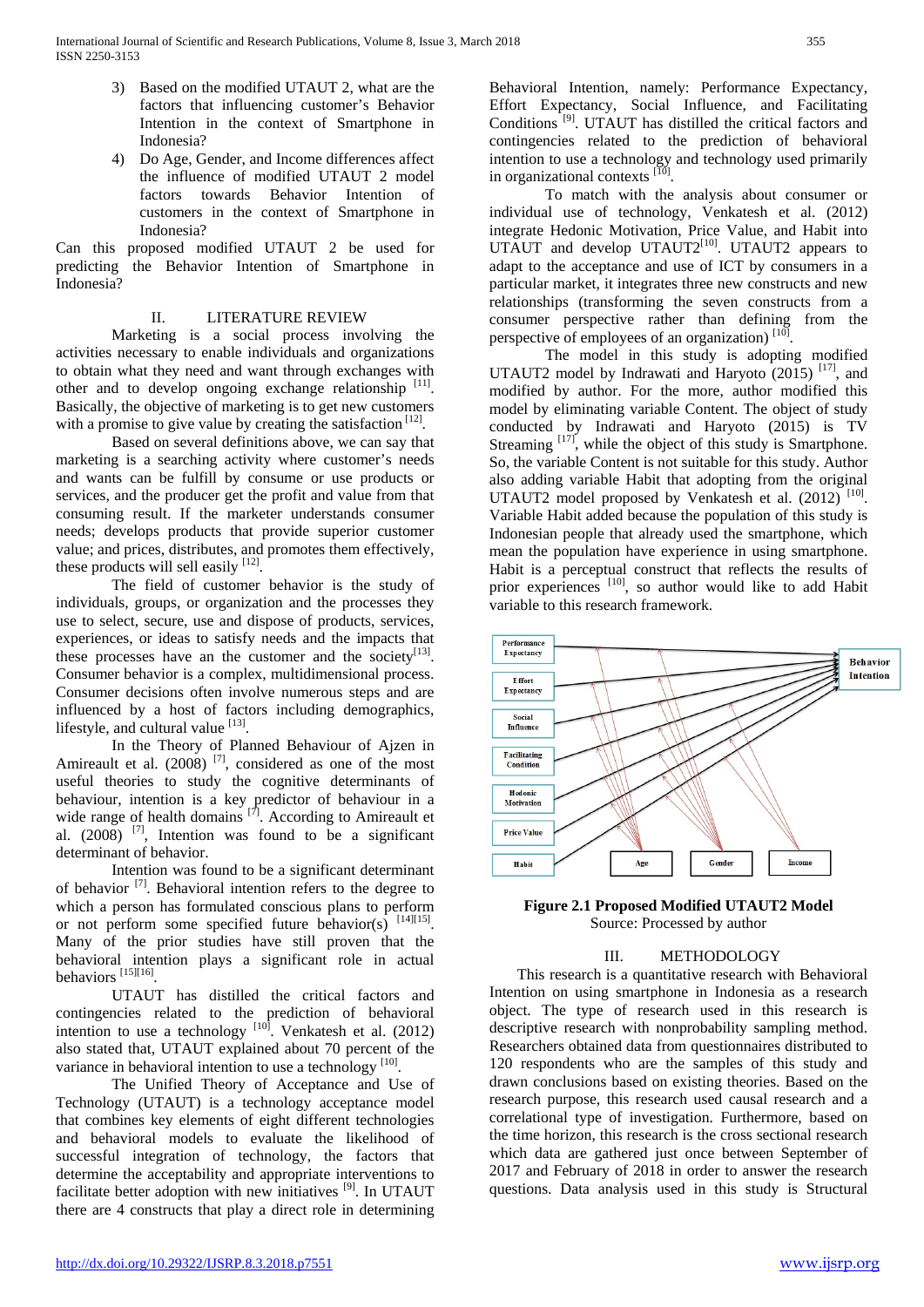Equation Model with Partial Least Square (SEM-PLS) with the help of SmartPLS 2.0 software.

#### IV. RESULTS AND DISCUSSION

#### **4.1 Descriptive Analysis**

Descriptive statistics are statistics used to analyze data by way of describing or describing data that has been collected as is without intending to make conclusions that apply to the public or generalization  $[18]$ . Descriptive analysis in this study aimed to get the percentage of each variable so that the important variable related to the search problems can be seen. The researcher then develops the assessment criteria for each question and gets the result for continuum



**Figure 4.1 Continuum Line**

Descriptive analysis can be described as the respondent's answers about the variables of the research by conducting the measurement through questionnaires. In the study there are 7 independent variables and 1 dependent variable. Based on the results of the calculations, the results show that three namely variables Performance Expectancy with 87.7%, Effort Expectancy with 87.1%, and Hedonic Motivation with 86.6% are categorized as "Very High" category and five variables namely Facilitating Condition with 82.4%, Habit with 80.8%, Behavior Intention with 80.4%, Social Influence with 78.4%, and Price Value 72.5% are in the "High" category.

#### **4.2 Data Analysis**

The data analytical analysis in this study use Structural Equation Model with Partial Least Square approach and the help of software SmartPLS 2.0. PLS-SEM analysis usually consists of two sub models, those are measurement models or often called as outer models and structural models or often called as inner model.

#### **4.2.1 Outer Model**

The Outer Model is used to determine the validity and reliability of connecting reflective indicators with latent variables tested using three methods of measurement: convergent validity, discriminant validity and composite reliability conducted on all data from 120 respondents. 1) Convergent Validity

Convergent validity test in this research based on the criteria of factor loading value and Average Variance Extracted (AVE), where value for factor loading  $> 0.5$ , and  $AVE > 0.5$ . The result of loading factor in convergent validity can be seen in Table 4.1.

**Table 4.1 Loading Factor Result**

| Latent Variable               | Indicator           | Loading | Conclussion |
|-------------------------------|---------------------|---------|-------------|
| Behavior Intention (BI)       | $BI1 \leftarrow BI$ | 0.8910  | Valid       |
|                               | $BI2 \leftarrow BI$ | 0.9438  | Valid       |
|                               | $BI3 \leftarrow BI$ | 0.8852  | Valid       |
| <b>Effort Expectancy (EE)</b> | $EE1 \leftarrow EE$ | 0.9014  | Valid       |
|                               | $EE2 \leftarrow EE$ | 0.9014  | Valid       |
|                               | $EE3 \leftarrow EE$ | 0.8980  | Valid       |
|                               | $EE4 \leftarrow EE$ | 0.8965  | Valid       |
| <b>Facilitating Condition</b> | $FC1 \leftarrow FC$ | 0.7968  | Valid       |
| (FC)                          | $FC2 \leftarrow FC$ | 0.8692  | Valid       |
|                               | $FC3 \leftarrow FC$ | 0.7849  | Valid       |
|                               | $FC4 \leftarrow FC$ | 0.7263  | Valid       |
| Hedonic Motivation (HM)       | $HM1 \leftarrow HM$ | 0.9405  | Valid       |
|                               | $HM2 \leftarrow HM$ | 0.9525  | Valid       |
|                               | $HM3 \leftarrow HM$ | 0.9291  | Valid       |
| Habit (HT)                    | $HT1 \leftarrow HT$ | 0.8983  | Valid       |
|                               | $HT2 \leftarrow HT$ | 0.8947  | Valid       |
|                               | $HT3 \leftarrow HT$ | 0.8785  | Valid       |
| Performance Expectancy        | $PE1 \leftarrow PE$ | 0.7993  | Valid       |
| (PE)                          | $PE2 \leftarrow PE$ | 0.8968  | Valid       |
|                               | $PE3 \leftarrow PE$ | 0.8729  | Valid       |
|                               | $PE4 \leftarrow PE$ | 0.8326  | Valid       |
| Price Value (PV)              | $PV1 \leftarrow PV$ | 0.8372  | Valid       |
|                               | $PV2 \leftarrow PV$ | 0.9194  | Valid       |
|                               | $PV3 \leftarrow PV$ | 0.9158  | Valid       |
| Social Influence (SI)         | $SI1 \leftarrow SI$ | 0.9003  | Valid       |
|                               | $SI2 \leftarrow SI$ | 0.9266  | Valid       |
|                               | $SI3 \leftarrow SI$ | 0.9203  | Valid       |
|                               | $SI4 \leftarrow SI$ | 0.8508  | Valid       |

Source: SmartPLS 2.0 Result Processed by the Author

Based on Table 4.1 the test results show that the value of all items has a loading factor value greater than 0.5. So it can be concluded that all indicators of the variable constructs are valid.

The next test in convergent validity is calculating the AVE value of each latent variable. AVE results on convergent validity can be seen in Table 4.2.

**Table 4.2 AVE Result**

| Latent Variable              | <b>AVE</b> | Conclusion |
|------------------------------|------------|------------|
| Performance Expectancy (PE)  | 0.7246     | Valid      |
| Effort Expectancy (EE)       | 0.7944     | Valid      |
| Social Influence (SI)        | 0.8100     | Valid      |
| Facilitating Conditions (FC) | 0.6335     | Valid      |
| Hedonic Motivation (HM)      | 0.8850     | Valid      |
| Price Value (PV)             | 0.7950     | Valid      |
| Habit (HT)                   | 0.7931     | Valid      |
| Behavioral Intention (BI)    | 0.8227     | Valid      |
| Use Behavior (UB)            | 0.7246     | Valid      |

Source: SmartPLS 2.0 Result Processed by the Author

According to Table 4.2, the value of AVE in each latent variable is greater than 0.5, which means it can be declared as valid and meets the criteria of convergent validity.

2) Discriminant Validity

To test whether unrelated constructs do not have a corresponding relationship, then discriminatory validity is done. In this study, discriminant validity is tested using Cross Loading method by using smartPLS 2.0 with the criterion of the correlation value of cross loading factor with its latent variables must be greater than correlation to other latent variables. The result of loading factor in convergent validity can be seen in Table 4.3.

**Table 4.3 Cross Loading Result**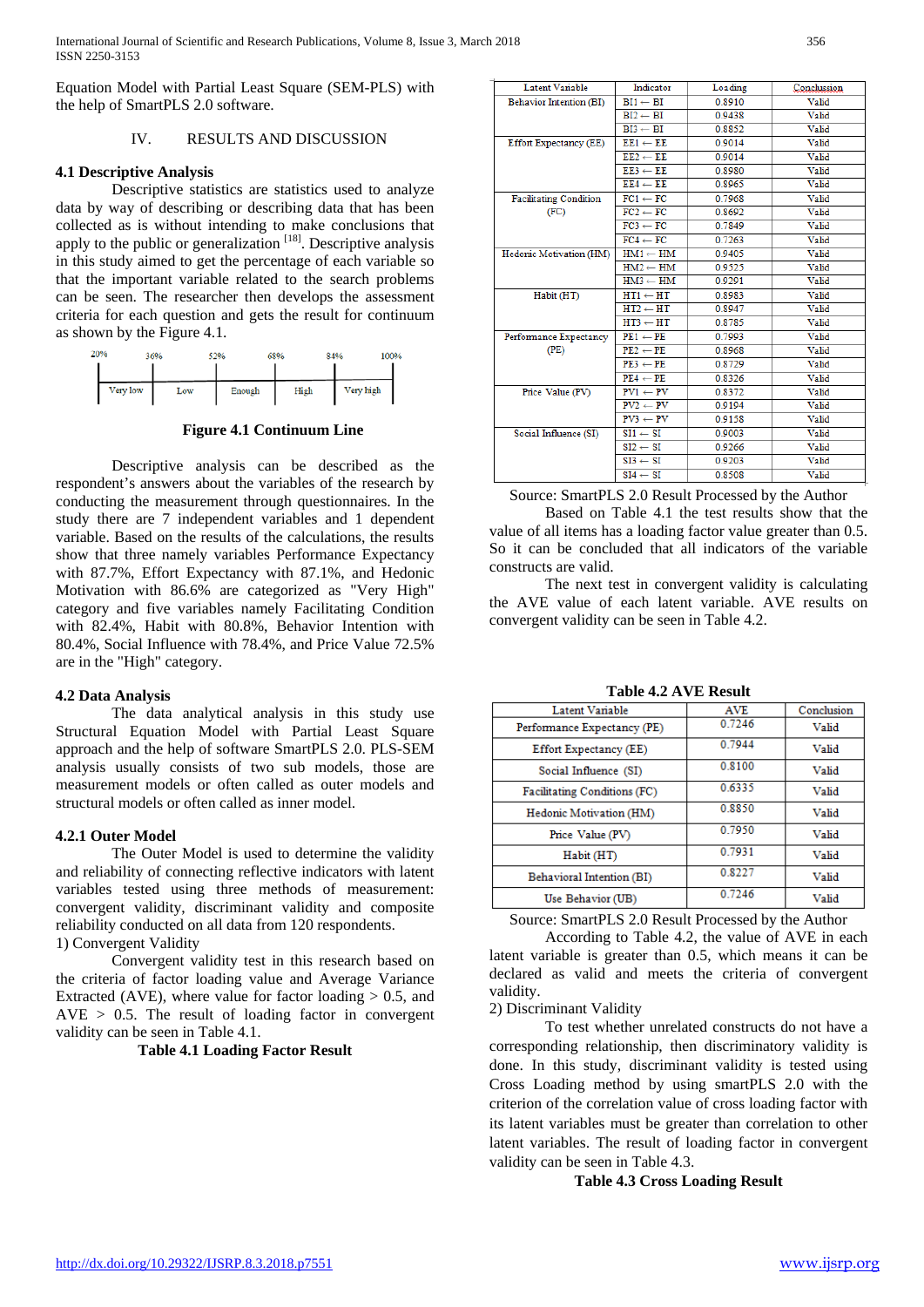|                 | BI        | EE        | FC     | HM      | HТ        | PE     | <b>PV</b> | SI     |
|-----------------|-----------|-----------|--------|---------|-----------|--------|-----------|--------|
| BI1             | 0.8910    | 0.3600    | 0.5266 | 0.6535  | 0.7261    | 0.5022 | 0.4529    | 0.4875 |
| <b>BI2</b>      | 0.9438    | 0.3472    | 0.5497 | 0.6158  | 0.7973    | 0.5529 | 0.4919    | 0.5566 |
| B <sub>I3</sub> | 0.8852    | 0 2 2 4 3 | 04756  | 04586   | 0 7075    | 04809  | 0.6022    | 0.5128 |
| EE1             | 0 2 4 4 1 | 0.9014    | 04744  | 03169   | 0 2 6 4 4 | 0.3404 | 0 2 2 6 9 | 0.2604 |
| EE <sub>2</sub> | 0.3322    | 0.8689    | 0.5042 | 0.3775  | 0.3061    | 0.4485 | 0.2017    | 0.4183 |
| EE3             | 0.2896    | 0.8980    | 0.4922 | 0.3735  | 0.3084    | 0.3526 | 0.1367    | 0.3090 |
| EE4             | 0.3375    | 0.8965    | 0.5571 | 0.4264  | 0.3601    | 0.4347 | 0.2422    | 0.3699 |
| FC1             | 0.4522    | 0.4075    | 0.7968 | 0.2986  | 0.3900    | 0.4425 | 0.3703    | 0.6248 |
| FC2             | 0.4136    | 0.5359    | 0.8692 | 0 27 67 | 0 3277    | 04047  | 03519     | 0.5430 |
| FC3             | 0.4262    | 0.4007    | 0.7849 | 0.4000  | 0.3664    | 0.4736 | 0.3295    | 0.5477 |
| FC4             | 0.5035    | 0.4708    | 0.7263 | 0.4505  | 0.4026    | 0.4284 | 0.2234    | 0.5779 |
| HM1             | 0.5556    | 0.3654    | 0.3921 | 0.9405  | 0.6367    | 0.3328 | 0.3435    | 0.2930 |
| HM2             | 0.5999    | 0.4756    | 0.4685 | 0.9525  | 0.6651    | 0.4349 | 0.4154    | 0.3553 |
| HM3             | 0.6332    | 0.3568    | 0.4221 | 0.9291  | 0.7269    | 0.3640 | 0.4547    | 0.3300 |
| HT1             | 0.7449    | 0.4029    | 0.4522 | 0.7111  | 0.8983    | 0.4124 | 0.4399    | 0.4120 |
| HT <sub>2</sub> | 0.7395    | 0.2432    | 0.3777 | 0.6044  | 0.8947    | 0.4151 | 0.5288    | 0.3745 |
| HT <sub>3</sub> | 0.7083    | 0.2929    | 0.4325 | 0.6094  | 0.8785    | 0.4764 | 0.4688    | 0.4196 |
| PE <sub>1</sub> | 0.5248    | 0.3192    | 0.4772 | 0.3320  | 0.4376    | 0.7993 | 0.2578    | 0.5067 |
| PE <sub>2</sub> | 0.4749    | 0.3386    | 0.4497 | 0.3482  | 0.4066    | 0.8968 | 0.1941    | 0.4475 |
| PE3             | 0.4221    | 0.3656    | 0.4238 | 0.3466  | 0.3741    | 0.8729 | 0.2128    | 0.4324 |
| PE4             | 0.4855    | 0.5019    | 0.5182 | 03389   | 0.4279    | 0.8326 | 0.3297    | 0.5700 |
| PV <sub>1</sub> | 0.3774    | 0.1531    | 0.2361 | 0.3645  | 0.4356    | 0.1857 | 0.8372    | 0.2475 |
| PV2             | 0.5270    | 0.2040    | 0.3944 | 0.3935  | 0.4898    | 0.3008 | 0.9194    | 0.4561 |
| PV3             | 0.5783    | 0.2374    | 0.4031 | 0.3988  | 0.5068    | 0.2833 | 0.9158    | 0.3544 |
| SI1             | 0.5300    | 0.3916    | 0.6791 | 0.3079  | 0.4657    | 0.5522 | 0.3877    | 0.9003 |
| SI <sub>2</sub> | 0.5440    | 0.3834    | 0.6728 | 0.2898  | 0.4202    | 0.5135 | 0.3168    | 0.9266 |
| SI3             | 0.5291    | 0.3778    | 0.6526 | 0.3546  | 0.3987    | 0.4861 | 03441     | 0.9203 |
| <b>SI4</b>      | 0.4528    | 0.2321    | 0.6076 | 0.3003  | 0.3306    | 0.5408 | 0.4216    | 0.8508 |

Source: SmartPLS 2.0 Result Processed by the Author

Based on Table 4.3, it can be seen that the value of cross loading of all indicators on its own construct has a greater value than the loading factor of the indicator in other constructs. So it is concluded that the all unrelated constructs are not related and meet discriminant validity criteria.

#### 3) Composite Reliability

Reliability is performed by the composite reliability method seen from Cronbach's Alpha (CA) and Composite Reliability (CR) values with CA> 0.7 and CR> 0.7. Composite Reliability is done with the help of SmartPLS 2.0, and the results can be seen in Table 4.4.

R-square test is used to measure the level of variation of dependent variable changes to independent variables. The higher the R-square values are, the better the model can predict the object of research.

From result of data processing using SmartPLS 2.0, the R-Square value in this research is shown in Table 4.5

| Table 4.5 R-Square Result |
|---------------------------|
|---------------------------|

| Dependent Variable                                  | R-Square value | Conclusion  |  |  |
|-----------------------------------------------------|----------------|-------------|--|--|
| <b>Behavioral Intention</b>                         | 0.7542         | Substantial |  |  |
| Source: SmartPLS 2.0 Result Processed by the Author |                |             |  |  |

Table 4.5 is shown that the  $R^2$  value for the dependent variable (endogenous latent variable). The  $R^2$ score of Behavioral Intention is 0.7542, which conclude this research model is fall under "Substansial" category. It means that the dependent variable, Behavior Intention, is 75.42% influenced by the independent variables of this research, Performance Expectancy, Effort Expectancy, Social Influence, Facilitating Condition, Hedonic Motivation, Price Value, and Habit, and the rest 24.58%is influenced by other variables that did not examined in this research.

## 2) T-value Testing

In this study, author using a right one-tailed test with an error rate of 5%. From statistical Table data known t Table for alfa  $= 0.05$  is 1.65. Based on the research processed model, the result of t-value is summarized in Table 4.6

| Variable                       |        | www.com          | Conclusion |
|--------------------------------|--------|------------------|------------|
|                                | (CA)   | Reliability (CR) |            |
| Performance Expectancy         | 0.8728 | 0.9131           | Reliable   |
| <b>Effort Expectancy</b>       | 0.9141 | 0.9392           | Reliable   |
| Social Influence               | 0.9216 | 0.9445           | Reliable   |
| <b>Facilitating Conditions</b> | 0.8057 | 0.8732           | Reliable   |
| <b>Hedonic Motivation</b>      | 0.9351 | 0.9585           | Reliable   |
| Price Value                    | 0.8728 | 0.9207           | Reliable   |
| Habit                          | 0.8695 | 0.9200           | Reliable   |
| <b>Behavioral Intention</b>    | 0.8918 | 0.9329           | Reliable   |
| <b>Use Behavior</b>            | 0.8728 | 0.9131           | Reliable   |
|                                |        |                  |            |

**Table 4.4 Composite Reliability Result**

Source: SmartPLS 2.0 Result Processed by the Author

Based on Table 4.4, the value of Composite Reliability (CR) of each variable is greater than 0.6 and Cronbach's Alpha (CA) of each variable is greater than 0.7. Thus, it can be concluded that all variables are considered reliable to be included in hypothesis testing.

## **4.2.2 Inner Model**

After testing outer model, next Inner Model testing is done in PLS. The Inner Model defines the specification of the relationship between a latent construct and another latent construct. The model test is done by observing the value of R2 on the variable latent endogen and the significance test of the construct using the path coefficient (t-value) in each path.

1) R-square Test (R2)

**Table 4.6 Path Coefficient and T-value**

| Hypothesis     | Path Diagram        | <b>Path Coefficient</b> | T-value | T-Table | Conclusion  |
|----------------|---------------------|-------------------------|---------|---------|-------------|
| Нı             | $PE \rightarrow BI$ | 0.1334                  | 1.8848  | 1.65    | Ho rejected |
| H2             | $EE \rightarrow BI$ | $-0.0812$               | 1.3824  | 1.65    | Ho accepted |
| H <sub>3</sub> | $SI \rightarrow BI$ | 0.1183                  | 1.3011  | 1.65    | Ho accepted |
| H <sub>4</sub> | $FC \rightarrow BI$ | 0.1130                  | 1.1998  | 1.65    | Ho accepted |
| H <sub>5</sub> | $HM \rightarrow BI$ | 0.0622                  | 0.6273  | 1.65    | Ho accepted |
| H <sub>6</sub> | $PV \rightarrow BI$ | 0.1211                  | 1.8582  | 1.65    | Ho rejected |
| H7             | $HT \rightarrow BI$ | 0.5678                  | 6.9391  | 1.65    | Ho rejected |

Source: SmartPLS 2.0 Result Processed by the Author

Based on Table 4.6, the result can be summarized: a. Performance Expectancy (PE)

- Performance Expectancy has a positive influence towards Behavioral Intention of customers on using smartphone in Indonesia and consistent with result of technology adoption research which have been done before by Marhaeni (2014)  $[19]$  and Indrawati & Haryoto (2015) [17].
- b. Effort Expectancy (EE)
	- Effort Expectancy has no positive influence towards Behavioral Intention of customers on using smartphone in Indonesia and consistent with result of technology adoption research which have been done before by Marhaeni (2014)<sup>[19]</sup> and Indrawati & Haryoto (2015) [17].
- c. Social Influence (SI)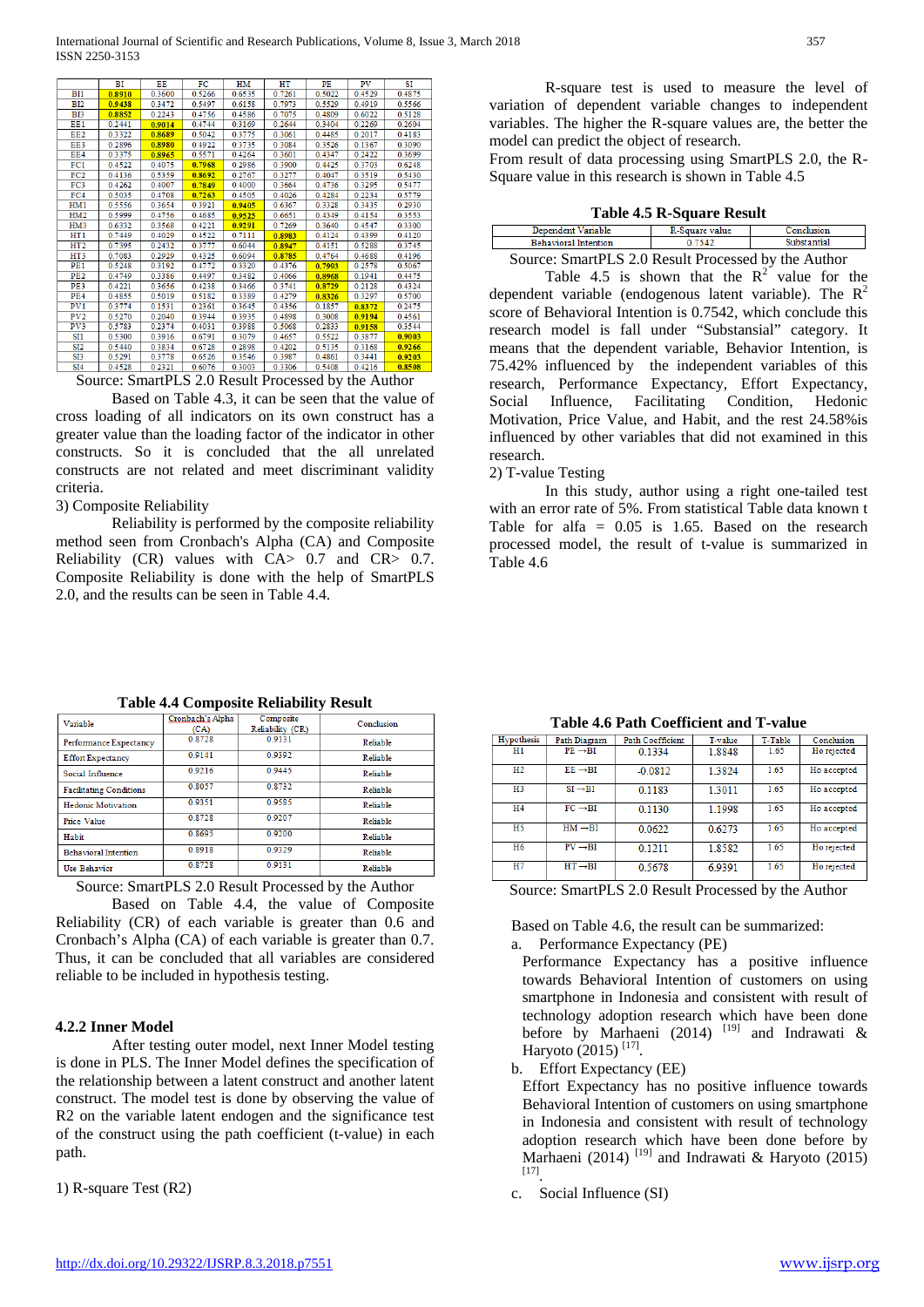Social Influence has no positive influence towards Behavioral Intention of customers on using smartphone in Indonesia and consistent with result of technology adoption research which have been done before by Jun et al.  $(2015)$ <sup>[20]</sup>.

d. Facilitating Conditions (FC)

Facilitating Conditions has no positive influence towards Behavioral Intention of customers on using smartphone in Indonesia and consistent with result of technology adoption research which have been done before by Venkatesh (2003) <sup>[9]</sup> and Indrawati & Haryoto (2015)<sup>[17]</sup>.

e. Hedonic Motivation (HM)

Hedonic Motivation has no positive influence towards Behavioral Intention of customers on using smartphone in Indonesia and consistent with result of technology adoption research which have been done before by Harsono & Suryana (2014)<sup>[21]</sup>.

f. Price Value (PV)

Price Value has a positive influence towards Behavioral Intention of customers on using smartphone in Indonesia and consistent with result of technology adoption research which have been done before by Marhaeni (2014) <sup>[19]</sup>, Jun et al. (2015) <sup>[20]</sup> and Indrawati & Haryoto (2015) [17].

g. Habit (HT)

Habit has a positive influence towards Behavioral Intention of customers on using smartphone in Indonesia and consistent with result of technology adoption research which have been done before by Marhaeni (2014)<sup>[19]</sup> and Jun et al. (2015)<sup>[20]</sup>.

## **4.2.3 Moderate Variable Analysis**

In this research model there are three moderate variables that influence independent variables to dependent variable that is age, gender, and income. To test the influence of each of the moderate variables on the influence of independent variables to the dependent variable, multigroup analysis is done through the bootstrapping process with the help of SmartPLS and compare using Chin Formula [22].

$$
t = \frac{Path_{sample\_1} - Path_{sample\_2}}{\sqrt{S.E.^{2}_{sample1} + S.E.^{2}_{sample2}}}
$$

Where,

Path sample  $1 =$  the path of group 1 Path sample  $2 =$  the path of group 2 SE sample  $1 =$  standard error value of group 1 SE sample  $2 =$  standard error value of group 2

## a) Moderated effect of Age

From the test results of each group on the moderate variable "Age", conducted using Chin formula with the results shown in Table 4.7.

**Table 4.7 Moderate Variable of Age T-value Result**

| Path Diagram        | T-value | Conclusion                         |
|---------------------|---------|------------------------------------|
| $PE \rightarrow BI$ | 1.43042 | There is no significant difference |
| $PV \rightarrow BI$ | 0464145 | There is no significant difference |
| $HT \rightarrow BI$ | 139754  | There is no significant difference |
|                     |         |                                    |

Source: SmartPLS 2.0 Result Processed by the Author

The results of the moderate variables "Age" hypothesis on the influence between Performance Expectancy, Price Value, and Habit on Behavioral Intention show a relationship that is not moderated by age

b) Moderated effect of Gender

From the test results of each group on the moderate variable "Gender", conducted Chin formula with the results shown in Table 4.8.

# **Table 4.8 Moderate Variable of Gender T-value**

| <b>Result</b>       |          |                                    |  |  |
|---------------------|----------|------------------------------------|--|--|
| Path Diagram        | T-value  | Conclusion                         |  |  |
| $PE \rightarrow BI$ | 1.455675 | There is no significant difference |  |  |
| $PV \rightarrow BI$ | 1.27035  | There is no significant difference |  |  |
| $HT \rightarrow BI$ | 0.95062  | There is no significant difference |  |  |

Source: SmartPLS 2.0 Result Processed by the Author

In Table 4.8, the results of the moderate variables "Gender" hypothesis on the influence of Performance Expectancy, Price Value, and Habit on Behavioral Intention show a relationship that is not moderated by gender.

c) Moderated effect of Income

From the test results of each group on the moderate variable "Income", conducted using Chin formula test with the results shown in Table 4.9

|  | Table 4.9 Moderate Variable of Income T-value Result |  |
|--|------------------------------------------------------|--|
|--|------------------------------------------------------|--|

| Path Diagram                                 | T-value  | Conclusion                         |  |  |
|----------------------------------------------|----------|------------------------------------|--|--|
| $PV \rightarrow BI$                          | 0.316346 | There is no significant difference |  |  |
| $HT \rightarrow BI$                          | 0.75569  | There is no significant difference |  |  |
| Source: SmartPLS 2.0 Result Processed by the |          |                                    |  |  |

Author

In Table 4.9, the results of the moderate variables "Income" hypothesis on the influence of Price Value and Habit on Behavioral Intention show a relationship that is not moderated by income.

## V. CONCLUSIONS AND SUGESTIONS

## **5.1 Conclusions**

- 1. Based on modified UTAUT2 model, the variables affecting Behavioral Intention on using Smartphone in Indonesia are Habit, Performance Expectancy, and Price Value (listed from greatest influence).
- 2. Based on the results of this study, the moderating variables, such as Age, Gender, and Income difference proved to have no moderate effect on all constructs' influence on Behavioral intention.
- 3. Factors that influencing the Behavioral Intention on the customers Behavioral Intention on using smartphone in Indonesia are:
	- a. Habit with the highest t-value score, 6.9391
	- b. Performance Expectancy with the t-value score is 1.8848
	- c. Price Value with the t-value score is 1.8582
- 4. Based on the demographic factors, There are no variables' influence on Behavior Intention that moderated by the moderating variables.
- 5. This proposed UTAUT 2 model can be used for predicting the Behavior Intention of smartphone in Indonesia, since the explanatory power of the model is 75.42%, which means that Behavior Intention of customers on using smartphone in Indonesia 75.42% is influenced by the factors that proposed in this research.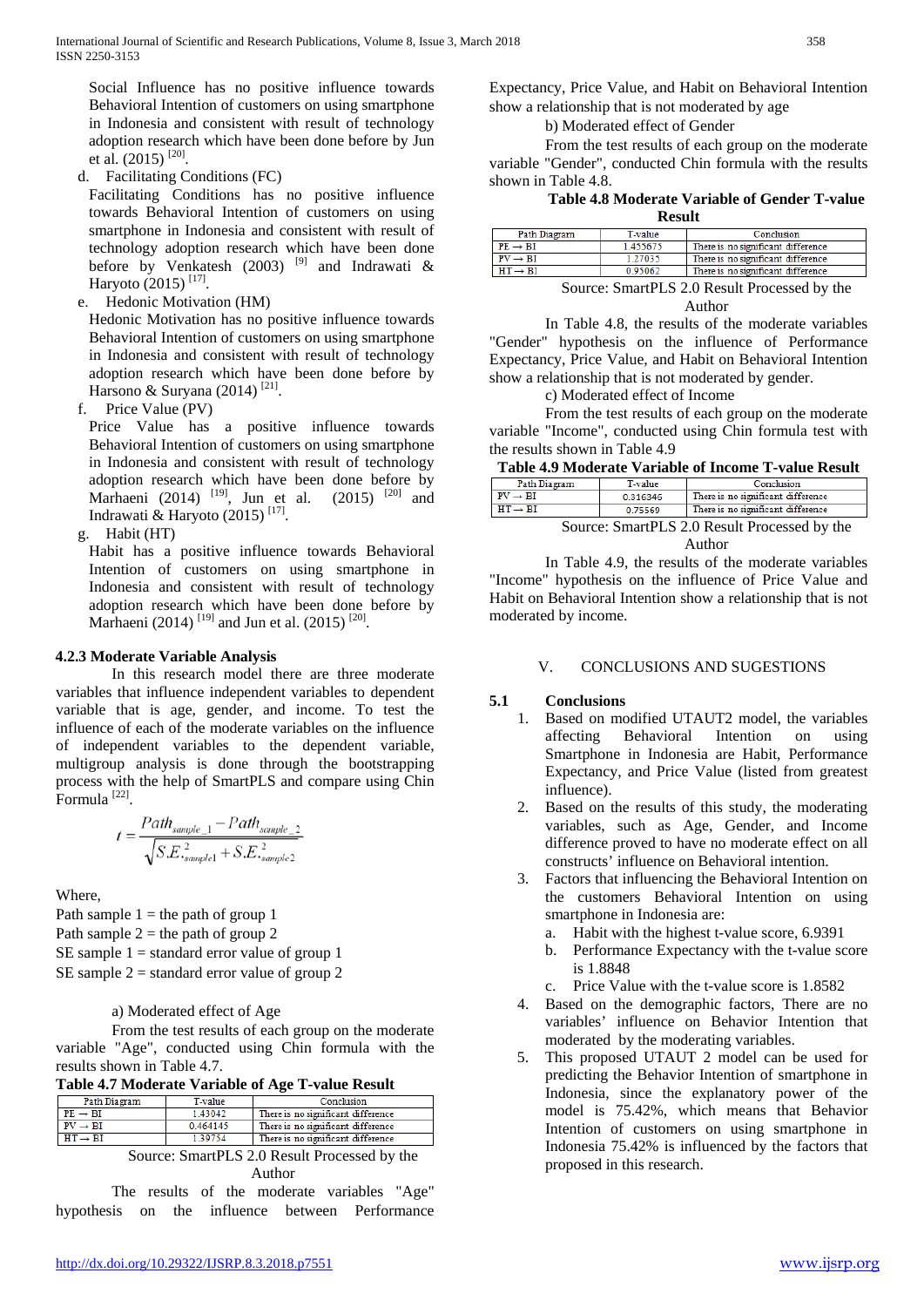International Journal of Scientific and Research Publications, Volume 8, Issue 3, March 2018 359 ISSN 2250-3153

## **5.2 Suggestions**

# **5.2.1 Suggestions for Company**

- 1. Based on the effects generated by Habit, the smartphone company should show customers the benefits of smartphone for customer's daily life by making advertisements that contain of benefits on using smartphone itself.
- 2. Based on the effects generated by Performance Expectancy, smartphone company should provide features that can increase the users' productivity.
- 3. Based on the effects generated by Price Value, company should conducting product development oriented to customer needs. So, the customers can feel that the money that they spend is equal to the product that they get.

# **5.2.2 Suggestions for Future Research**

- 1. For further research, it is necessary to explore the continuity of usage (use behavior) of smartphone.
- 2. This study has proven that Habit, Performance Expectancy, and Price Value has positive impact on the Behavioral Intentions on using smartphone. The further research is expected to find other variables that might influence the use behavior of smartphone.
- 3. The result of this study shows that the moderating variables have no influence, so the further research find another moderating variables that might have influence to the study.
- 4. This study was conducted in Indonesia. So the further research can focus in the areas or cities with the high number of smartphone users.

# REFERENCES

- [1] pcmag.com. (1981-2016). *Encyclopedia. Definition of smartphone*. Retrieved march 7, 2017, from www.pcmag.com: http://www.pcmag.com/encyclopedia/term/51537/s martphone
- [2] Ting, D. H., Lim, S. F., Patanmacia, T. S., Low, C. G., & Ker, G. C. (2011). Dependency on Smartphone and the Impact on Purchase Behavior. *Emerald Insight*, 193.
- [3] IDC.com. (2017, 05). *Smartphone Vendor Market Share, 2017 Q1*. Retrieved 10 02, 2017, from www.idc.com: https://www.idc.com/promo/smartphone-marketshare/vendor
- [4] katadata.co.id. (2016, 08 08). *Proyeksi Pengguna Smartphone di Asia Tenggara 2016 - 2019*. Retrieved 09 25, 2017, from http://databoks.katadata.co.id: http://databoks.katadata.co.id/datapublish/2016/08/ 08/proyeksi-pengguna-smartphone-di-asiatenggara-2016-2019
- [5] IDC.com. (2016, 12 16). *Samsung Maintains its Market Dominance followed by OPPO and ASUS in Indonesia*. Retrieved 09 25, 2017, from www.idc.com: https://www.idc.com/getdoc.jsp?containerId=prAP 42177316
- [6] Ajzen, I. (1991). The Theory of Planned Behavior. *ORGANIZATIONAL BEHAVIOR AND HUMAN DECISION PROCESSES 50*, 179-211.
- [7] Amireault, S., Godin, G., Vohl, M.-C., & Pérusse, L. (2008). Moderators of the Intention-Behaviour and Perceived Behavioural Control-Behaviour Relationships for Leisure-Time Physical Activity. *International Journal of Behavioral Nutrition and Physical Activity*, 2-9
- [8] Zeithaml, V. A., Berry, L. L., & Parasuraman, A. (1996). The Behavioral Consequences of Service Quality. *ResearchGate*, 32.
- [9] Venkatesh, V., Moris, M. G., Davis, G. B., & Davis, F. D. (2003). User Acceptance of Information Technology: Toward a Unified View. *MIS quarterly*.
- [10] Venkatesh, V., Thong, J. Y., & Xu, X. (2012). Consumer Acceptance and Use of Information Technology: Extending the Unified Theory of Acceptance and Use of Technology. *MIS Quarterly*.
- [11] Mullins, J., & Walker, O. C. (2012). *Marketing Management: A Strategic Decision-Marketing Approach.* McGraw-Hill Education.
- [12] Kotler, P., & Armstrong, G. (2014). *Principles of Marketing.* Pearson Education.
- [13] Hawkins, D. I., & Mothersbaugh, D. L. (2013). *Consumer Behavior: Building Marketing Strategy.* McGraw-Hill Irwin.
- [14] Aarts, H., Verplanken, B., & Knippenberg, A. V. (1998). Predicting Behavior from Actions in the Past: Repeated Decision Making or a Matter of Habit? *of Applied Social Psychology, vol. 28,no. 15*, 1355–1374.
- [15] Chi, Y. H., & Yu, S. K. (2014). UTAUT2 Based Predictions of Factors Influencing the Technology Acceptance of Phablets by DNP. *Hindawi*, 1-7.
- [16] Burke, R. R. (2002). Technology and the Customer Interface: What Consumers Want in the Physical and Virtual Store. *Journal of the Academy of Marketing Science, vol. 30, no. 4*, 411–432.
- [17] Indrawati, & Haryoto, K. S. (2015). The use of Modified Theory of Acceptance and use of Technology 2 to Predict Prospective Users Intention in Adopting TV Streaming.
- [18] Sugiyono. (2014). *METODE PENELITIAN KUANTITATIF, KUALITATIF DAN R&D.* Bandung: Alfabeta.
- [19] Marhaeni, G. M. (2014). ANALISIS PERILAKU PENGGUNAAN APLIKASI PESAN INSTAN DENGAN MENGGUNAKAN MODEL UNIFIED THEORY OF ACCEPTANCE AND USE OF TECHNOLOGY 2 DI KOTA BANDUNG. *e-Proceeding of Management*.
- [20] Jun, J. H., Voon, H. L., Keng, B. O., & June, W. (2015). What Catalyses Mobile Apps Usage Intention: an Empirical Analysis. *Emerald Insight*, 1269-1291.
- [21] Harsono, L. D., & Suryana, L. A. (2014). Factors Affecting the Use Behavior of Social Media Using UTAUT 2 Model. *Proceedings of the First Asia-Pacific Conference on Global Business, Economics, Finance and Social Sciences (AP14Singapore Conference)*.